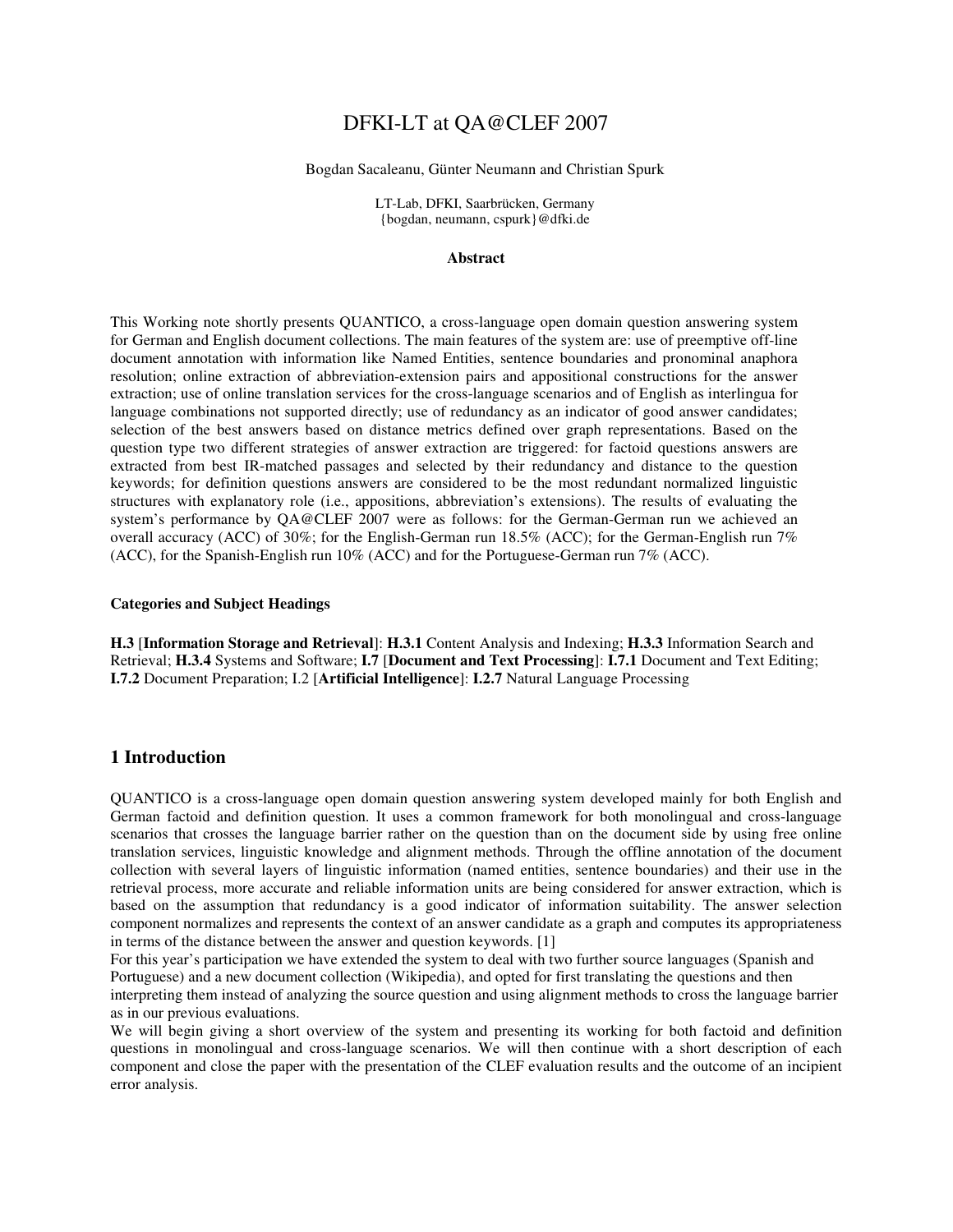

**Figure 1. System Architecture** 

# **2 System Overview**

QUANTICO uses a common framework for both monolingual and cross-language scenarios, with different workflow settings only for the translation component and different configurations of the extraction component for each type of question (definition or factoid).

The topics as provided by the evaluation exercise are first annotated with named entities (NE) and personal pronouns are linked to their NE-references. Every question is then translated into the target language resulting in a set of possible translations, which are individually interpreted. The outcome of the question analysis is ranked according to linguistic well-formedness and its completeness with respect to the query information (question type, question focus, answer–type) and the best alternative is considered for further processing. Passages relevant to this best formal representation of the question are retrieved and possible answer candidates are extracted and ranked based on their redundant occurrence. Finally, the best candidate is chosen as answer according to a distance metric based on features of the question's keywords and potential candidates.

The system is using online translation services (AltaVista<sup>1</sup>, FreeTranslation<sup>2</sup> and VoilaTranslation<sup>3</sup>) for crossing the language barrier from the source language of the question to the target language of the document collection. The difference in workflow results from the lack of translation services for pairs of languages from any other language than English to German. For this cases (i.e. Portuguese to German) an additional step of translating to English and then to German has been considered, in which case English is used as an Interlingua.

 $\overline{a}$ 

<sup>1</sup> http://babelfish.altavista.com

<sup>&</sup>lt;sup>2</sup> http:// ets.freetranslation.com

<sup>&</sup>lt;sup>3</sup> http:// trans.voila.fr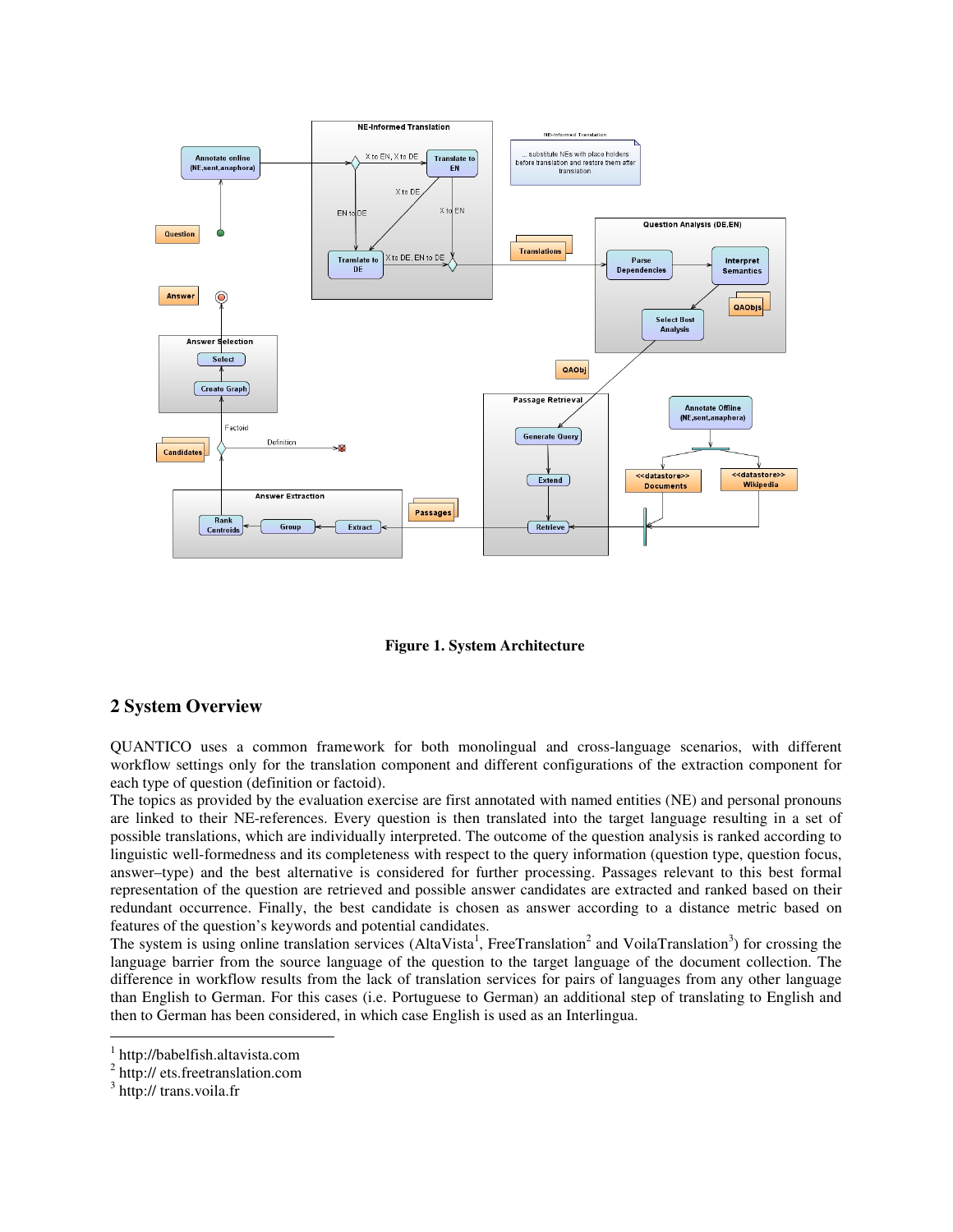For the *Answer Extraction* component the distinction consists in different methods of computing the clusters of candidate answers (*Group* process): for factoid question, where the candidates are usually named entities or chunks, is based on co-reference (*John* ~ *John Doe*) and stop-word removal (*of death* ~ *death*), while for definition questions, where candidates can vary from chunks to whole sentences, is based on topic similarity (*Italian designer* ~ *the designer of a new clothes collection*).

# **3 Component Descriptions**

Following is a description of QUANTICO's individual components that have been used in this year's evaluation exercise along with some examples.

## **3.1 NE-Informed Translation**

Since named entities can pose some problems in translation, especially proper names, by being translated when they should not be, the translation component has been developed with a substitution module that replaces some types of named entities with place holders before translating the question. The process is being reversed after translation, resulting in more accurate results. The outcome of this module is highly dependent on the accuracy of the named entity (NE) recognizer, since an inaccurate mark-up of the NE-terms might prevent from translating semantically relevant information.

For the case of inexistent or inaccurate online translation services for pairs of languages like Portuguese to German an Interlingua solution has been approached: that of using English as an intermediate translation and having the question first translated from Portuguese to English and then from English to German.

### **3.2 Question Analysis**

The question parser computes for each question a syntactic dependency tree (which also contains recognized named entities) and semantic information like question type, the expected answer type, and the question focus, cf. [2] for details. The semantic information is determined on the basis of syntactic constraints applied on relevant NP and VP phrases of the dependency tree (e.g., considering agreement and functional roles), and by taking into account information from two small knowledge bases. They basically perform a mapping from linguistic entities to values of the questions tags, e.g., trigger phrases like *name\_of*, *type\_of*, *abbreviation\_of* or a mapping from lexical elements to expected answer types, like *town*, *person*, *and president*. For German, we additionally perform a *soft retrieval match* to the knowledge bases taking into account on-line compound analysis and string-similarity tests. For example, assuming the lexical mapping *Stadt*  $\rightarrow$  *LOCATION* for the lexeme *town*, then automatically we will also map the nominal compounds *Hauptstadt* (capital) and *Großstadt* (large city) to *LOCATION*.

### **3.3 Passage Retrieval**

The preemptive offline document annotation refers to the process of annotating the document collections with information that might be valuable during the retrieval process by increasing the accuracy of the hit list. Since the expected answer type for factoid questions is usually a named entity type, annotating the documents with named entities provides for an additional indexation unit that might help to scale down the range of retrieved passages only to those containing the searched answer type.

The *Generate Query* process mediates between the question analysis result *QAObj* (answer type, focus, keywords) and the search engine serving the retrieval component with information units (passages). The *Generate Query* process builds on an abstract description of the processing method for every type of question to accordingly generate the *IRQuery* to make use of the advanced indexation units. For example given the question "*What is the capital of Germany?*", since named entities were annotated during the offline annotation and used as indexing units, the *Query Generator* adapts the *IRQuery* so as to restrict the search only to those passages having at least two locations: one as the possible answer (*Berlin*) and the other as the question's keyword (*Germany*), as the following example shows: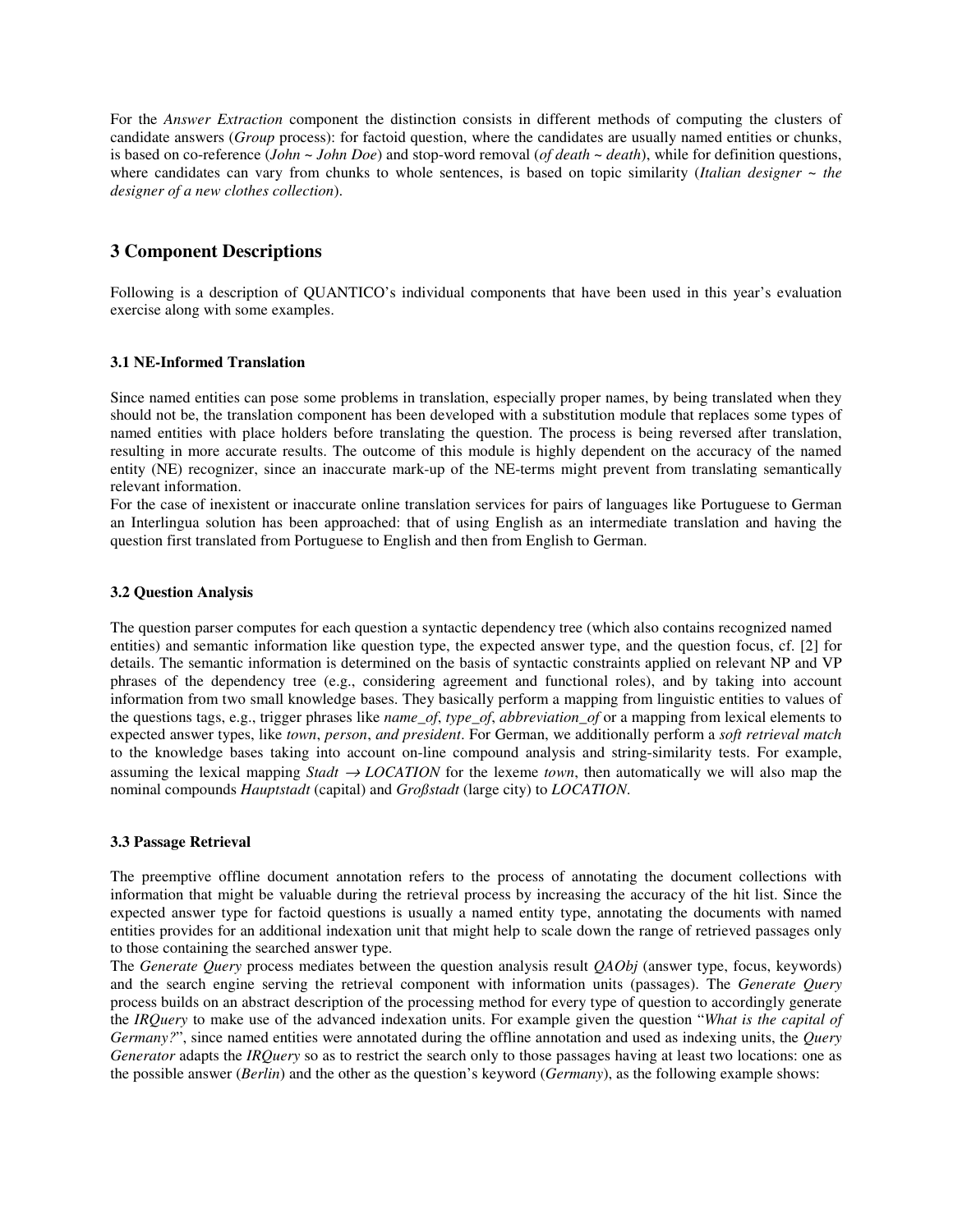### +text:capital +text:Germany +neTypes:LOCATION +LOCATION:2.

It is often the case that the question has a semantic similarity with the passages containing the answer, but no lexical overlap. For example, for a question like "*Who is the French prime-minister?*", passages containing "*prime-minister X of France*", "*prime-minister X … the Frenchman*" and "*the French leader of the government*" might be relevant for extracting the right answer. The *Extend* process accounts for bridging this gap at the lexical level through look-up of unambiguous resources.

### **3.4 Answer Extraction**

The *Answer Extraction* component is based on the assumption that the redundancy of information is a good indicator for its suitability. The different configurations of this component for factoid and definition questions reflect the distinction of the answers being extracted for these two question types: simple chunks (i.e. named entities and basic noun phrases) and complex structures (from phrases through sentences) and their normalization. Based on the control information supplied by the *Interpret Semantics* component (*q-type*), different extraction strategies are being triggered (noun phrases, named entities, definitions) and even refined according to the *a-type* (definition as sentence in case of an OBJECT, definition as complex noun phrase in case of a PERSON).

The *Extract* process for definition questions implies an online extraction of those passage-units only that might bear a resemblance to a definition. The extraction of these passages is attained by matching them against a lexicosyntactic pattern of the form:

#### *<Searched Concept> <definition verb> .+*

whereby *<definition verb>* is being defined as a closed list of verbs like "is", "means", "signify", "stand for" and so on.

For factoid questions having named entities or simple noun phrases as expected answer type the *Group* (normalization) process consists in resolving cases of coreference, while for definition questions with complex phrases and sentences as possible answers more advanced methods are being involved. The current procedure for clustering definitions consists in finding out the focus of the explanatory sentence or the head of the considered phrase. Each cluster gets a weight assigned based solely on its size (definition questions) or using additional information like the average of the IR-scores and the document distribution for each of its members (factoid questions).

### **3.5 Answer Selection**

Using the most representative sample (centroid) of the answer candidates' best-weighed clusters, the *Answer Selection* component sorts out a list of top answers based on a distance metric defined over graph representations of the answer's context. The context is first normalized by removing all functional words and then represented as a graph structure. The score of an answer is defined in terms of its distance to the question concepts occurring in its context and the distance among these.

In the context of the participation to CLEF a threshold of five best-weighed clusters has been chosen and all their instances, not only their centroids, have been considered for a thorough selection of the best candidate.

# **4 Evaluation Results**

We participated in five tasks: DE2DE (German to German), EN2DE (English to German), DE2EN (German to English), ES2EN (Spanish to English) and PT2DE (Portuguese to German), with one run submitted for each of the tasks. A description of the achieved results can be seen in Table 1.